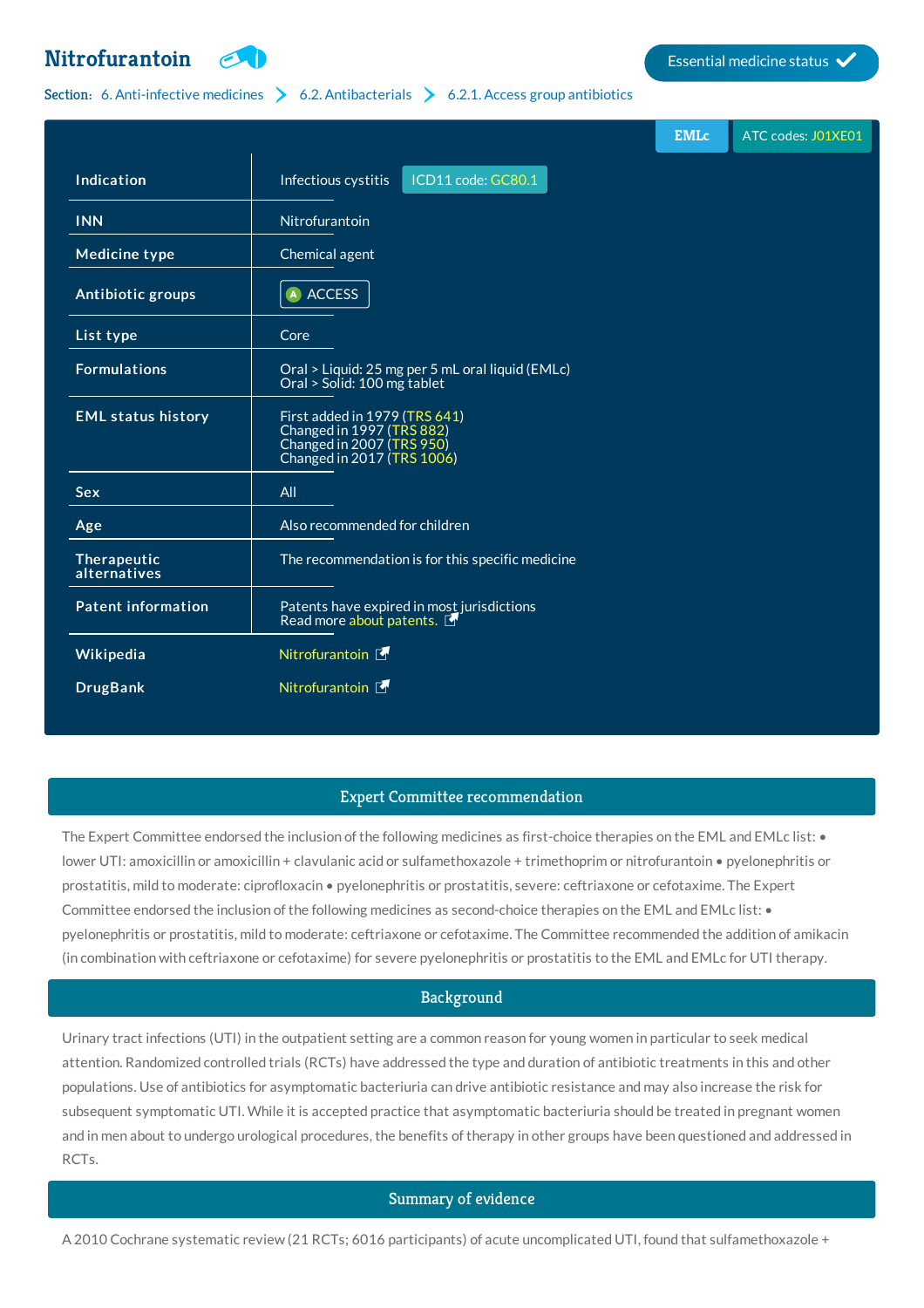trimethoprim (SMX–TMP) was equivalent to fluoroquinolones in achieving short-term (risk ratio (RR) 1.00; 95% confidence interval (CI) 0.97–1.03) and long-term (RR 0.99; 95% CI 0.94–1.05) symptomatic cure. Beta-lactam drugs were similar to SMX– TMP for short-term (RR 0.95, 95% CI 0.81 to 1.12) and long-term (RR 1.06, 95% CI 0.93 to 1.21) symptomatic cure but criteria for equivalence were not met (1). Short-term cure with nitrofurantoin was similar to that with SMX–TMP (RR 0.99; 95% CI 0.95–1.04) as was long-term symptomatic cure (RR 1.01; 95% CI 0.94–1.09). For asymptomatic bacteriuria, a 2015 Cochrane review of nine RCTs (1614 participants) that compared antibiotics with placebo/no treatment showed that symptomatic UTI (RR 1.11; 95% CI 0.51–2.43), complications (RR 0.78; 95% CI 0. 35–1.74) and death (RR 0.99; 95% CI 0.70–1.41) were similar in the two treatment arms (2) A 2014 Cochrane review of antibiotics for pyelonephritis in children (27 studies; 4452 children) reported no significant differences in duration of fever (2 studies; 808 children; mean difference (MD) 2.05 hours; 95% CI –0.84 to 4.94), persistent UTI at 72 hours after start of therapy (2 studies; 542 children; RR 1.10; 95% CI 0.07–17.41) or persistent kidney damage at 6–12 months (4 studies; 943 children; RR 0.82; 95% CI 0.59–1.12) between oral antibiotic therapy (10–14 days) and IV therapy (3 days) followed by oral therapy (10 days) (3). Similarly, there were no significant differences in persistent bacteriuria at the end of treatment (4 studies; 305 children; RR 0.78; 95% CI 0.24–2.55) or persistent kidney damage (4 studies; 726 children; RR 1.01; 95% CI 0.80–1.29) between IV therapy (3–4 days) followed by oral therapy and IV therapy (7–14 days) (3). No significant differences in efficacy were found between daily and three times daily administration of aminoglycosides (1 study; 179 children; persistent clinical symptoms at three days: RR 1.98; 95% CI 0.37–10.53).

#### Guidelines

The Infectious Diseases Society of America (IDSA) and European Society of Clinical Microbiology and Infectious Diseases (ESCMID) guidelines recommend nitrofurantoin and SMX–TMP for acute uncomplicated cystitis in women (4). Amoxicillin + clavulanic acid is an alternative choice. Oral fosfomycin is recommended where available because of its minimal propensity for resistance. Ceftriaxone is recommended for acute pyelonephritis in women, as is ciprofloxacin. However, the guideline recommends that resistance rates for empirically selected antibiotics should be below 10% for pyelonephritis and below 20% for treatment of lower UTI, a threshold no longer met for fluoroquinolones in many countries. Amoxicillin + clavulanic acid and SMX–TMP are also recommended for empirical treatment in children aged 2–24 months by the American Academy of Pediatrics (5). The European Association of Urology and European Society for Paediatric Urology state that antimicrobial choice is dictated by local resistance patterns (6). For young children, newborns and infants, parenteral therapy is advised, such as combination treatment with ampicillin and an aminoglycoside (e.g. tobramycin or gentamicin) or a third-generation cephalosporin. For pyelonephritis during the first 6 months of life, ceftazidime plus ampicillin or an aminoglycoside plus ampicillin is recommended. A third-generation cephalosporin is recommended for children over 6 months of age for uncomplicated pyelonephritis while ceftazidime plus ampicillin or aminoglycoside plus ampicillin are suggested for complicated pyelonephritis. Although the guidelines list parenteral as well as oral cephalosporins, in addition to beta-lactams (including piperacillin, amoxicillin, amoxicillin + clavulanic acid, nitrofurantoin and aminoglycosides), fluoroquinolones are considered second- or third-line antibiotics for complicated urinary tract infection. The recommendations of the Italian Society for Pediatric Nephrology are similar (7).

### Rationale for antibiotic selection

The systematic review evidence showed that SMX–TMP was equivalent to fluoroquinolones for uncomplicated UTI and that nitrofurantoin was equivalent to SMX–TMP. SMX–TMP and nitrofurantoin are therefore proposed as core antibiotics. Fluoroquinolones were not included because of the need to preserve this class of antibiotics. Oral fosfomycin is proposed because of minimal resistance and good safety profile. Amoxicillin + clavulanic acid is proposed for young children while ampicillin and gentamicin are for children with severe illness. Fosfomycin is included as a core antibiotic.

### Committee considerations

For common community-acquired infections, the main focus has been on empirical treatment choices that are broadly applicable in most countries. Generally, alternatives for use in case of allergy were not considered. The Expert Committee considered the various antibiotics proposed in the application under the guiding principle of parsimony and selected first- and second-choice antibiotics for this indication for inclusion on the EML and/or EMLc. Ampicillin, fosfomycin and gentamicin were excluded. Amikacin was preferred to gentamicin because it is generally more active on Enterobacteriaceae; ciprofloxacin was added as a recommended first-line option for empirical treatment in mild-to-moderate pyelonephritis and prostatitis because of its good bioavailability and